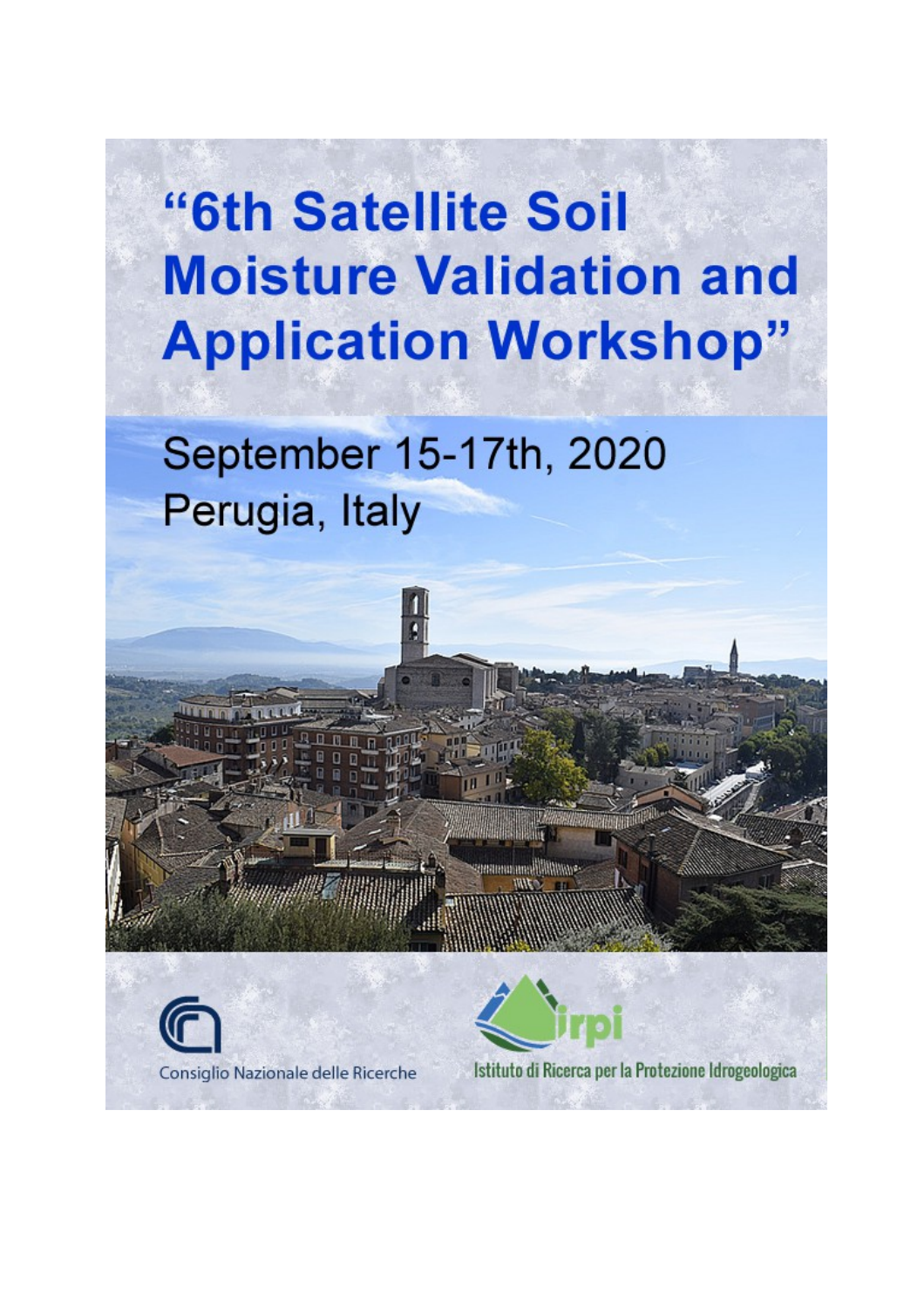## **SECTION A: PERSONAL DETAILS**

| Surname:               |                   | Title:<br>First name: |      |       |
|------------------------|-------------------|-----------------------|------|-------|
|                        |                   |                       |      |       |
| Postal address:        |                   |                       |      |       |
|                        |                   |                       |      |       |
|                        |                   |                       |      |       |
| Postal code:           |                   |                       |      |       |
|                        |                   |                       |      |       |
| Institution:           |                   |                       |      |       |
|                        |                   |                       |      |       |
| Telephone (home):      | Telephone (work): |                       | Fax: | Cell: |
|                        |                   |                       |      |       |
| E-mail:                |                   |                       |      |       |
|                        |                   |                       |      |       |
| Company name:          |                   |                       |      |       |
|                        |                   |                       |      |       |
| <b>Fiscal Address:</b> |                   |                       |      |       |
|                        |                   |                       |      |       |
| Vat/Tax Code:          |                   |                       |      |       |
|                        |                   |                       |      |       |

*If you are paying independently, please insert your personal fiscal data.*

#### **SECTION B: REGISTRATION FEE**

|                                  | Amount $\epsilon$ |
|----------------------------------|-------------------|
| <b>Normal registration: @TBD</b> |                   |
| Early fee: @ <i>TBD</i>          |                   |

### **SECTION C: MEALS**

|                       | Social Dinner $\omega$ Included in registration fee – type X if you plan to attend |            |        |                           |  |
|-----------------------|------------------------------------------------------------------------------------|------------|--------|---------------------------|--|
|                       |                                                                                    |            |        |                           |  |
| Dietary requirements: | Vegan                                                                              | Vegetarian | Celiac | Other.<br>Please specify: |  |
| Type $X$ or specify   |                                                                                    |            |        |                           |  |